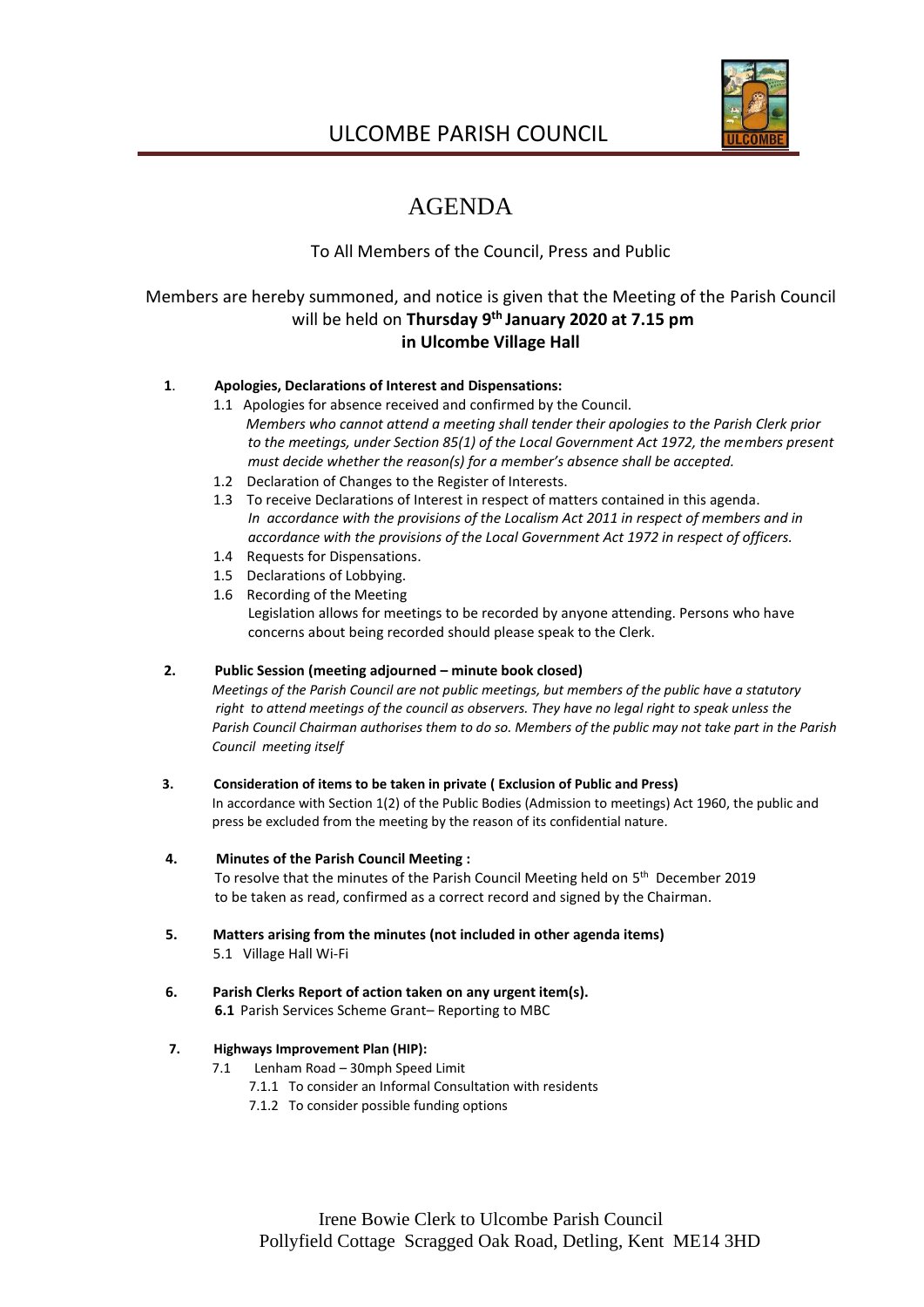# **8. To receive reports from :**

- 8.1 Chairman Ulcombe Parish Council Club Club Council Clir Kenward
- 8.2 District Councillor MBC Clif Chappell-Tay
- 8.3 Kent County Councillor Communication Council Council Council Council Council Council Council Council Council Council Council Council Council Council Council Council Council Council Council Council Council Council Counc
- 
- 8.4 Footpath Warden Report **Accord Engineering Contract Contract Contract Contract Contract Contract Contract Contract Contract Contract Contract Contract Contract Contract Contract Contract Contract Contract Contract Cont** Police and Crime Report
- 8.6 Community Warden Report **Community Warden Report** Community On Riach-Brown
- 8.7 Footpath Report and Update Clin Titchener Clin Titchener
	- 8.7.1 To consider email from KCC Cllr Prendergast re Change of Footpath

#### **9. Planning:**

#### **9.1 To receive an update on any outstanding planning applications and results.**

- 9.1.1 19/505621/FULL : Pepper Box Inn Windmill Hill Ulcombe ME17 1LP External works involving the demolition of existing external steps and instalment of new accessible ramp access. Existing raised area to be extended. New balustrade to new retaining wall. New polycarbonate roof and intermediate rafters to existing pergola. Replacement of existing paving to new sandstone paving. **MBC Approved**
- 9.2.2 19/505621/FULL : Pepper Box Inn Windmill Hill Ulcombe ME17 1LP External works involving the demolition of existing external steps and instalment of new accessible ramp access. Existing raised area to be extended. New balustrade to new retaining wall. New polycarbonate roof and intermediate rafters to existing pergola. Replacement of existing paving to new sandstone paving. **MBC Approved**
- 9.2.3 19/504998/FULL Coachmans Cottage Ulcombe Hill Maidstone Kent ME17 1DN Erection of a single storey side extension and a single storey rear extension including alterations to garden levels and retaining wall. **MBC Approved**

## 9.2 To consider the following Planning Applications:

- 9.2.1 19/506263 East Kent Farm Crumps Lane Ulcombe ME17 1EX Prior notification for erection of an agricultural building for hay and machinery. For its prior approval to: - Siting, design and external appearance.
- 9.2.2 19/506281/PNQCLA Roydon Farm Pye Corner Ulcombe Maidstone ME17 1EG Prior Notification for change of use of agricultural building to 2.no dwelling house and for associated operational development. For it's prior approval to: - Transport and Highways impacts of the development - Contamination risks on the site – Flooding risks on the site - Noise impacts of the development - Whether the location or siting of the building makes it otherwise impractical or undesirable for the use of the building to change as proposed - Design and external appearance impacts on the building.
- 9.2.3 19/506036/LAWPRO Eden Lodge Pye Corner Ulcombe Maidstone ME17 1ED Lawful Development Certificate for proposed demolition of existing conservatory and erection of single storey rear extension.
- 9.2.4 19/500167/ENF The Meadows 2 Lenham Road Appeal against an Enforcement Notice
- 9.3 To receive late planning applications and other late planning matters.
- 9.4 To receive report from the Village Hall Committee regarding the village hall extension.
- 9.5 To consider requests re Public Footpaths in Ulcombe

#### **10. Finance:**

- 10.1 To note Receipts of Income.
- 10.2 To authorise Payments listed on the schedule.
- 10.3 To confirm bank reconciliation.
- 
- 
-